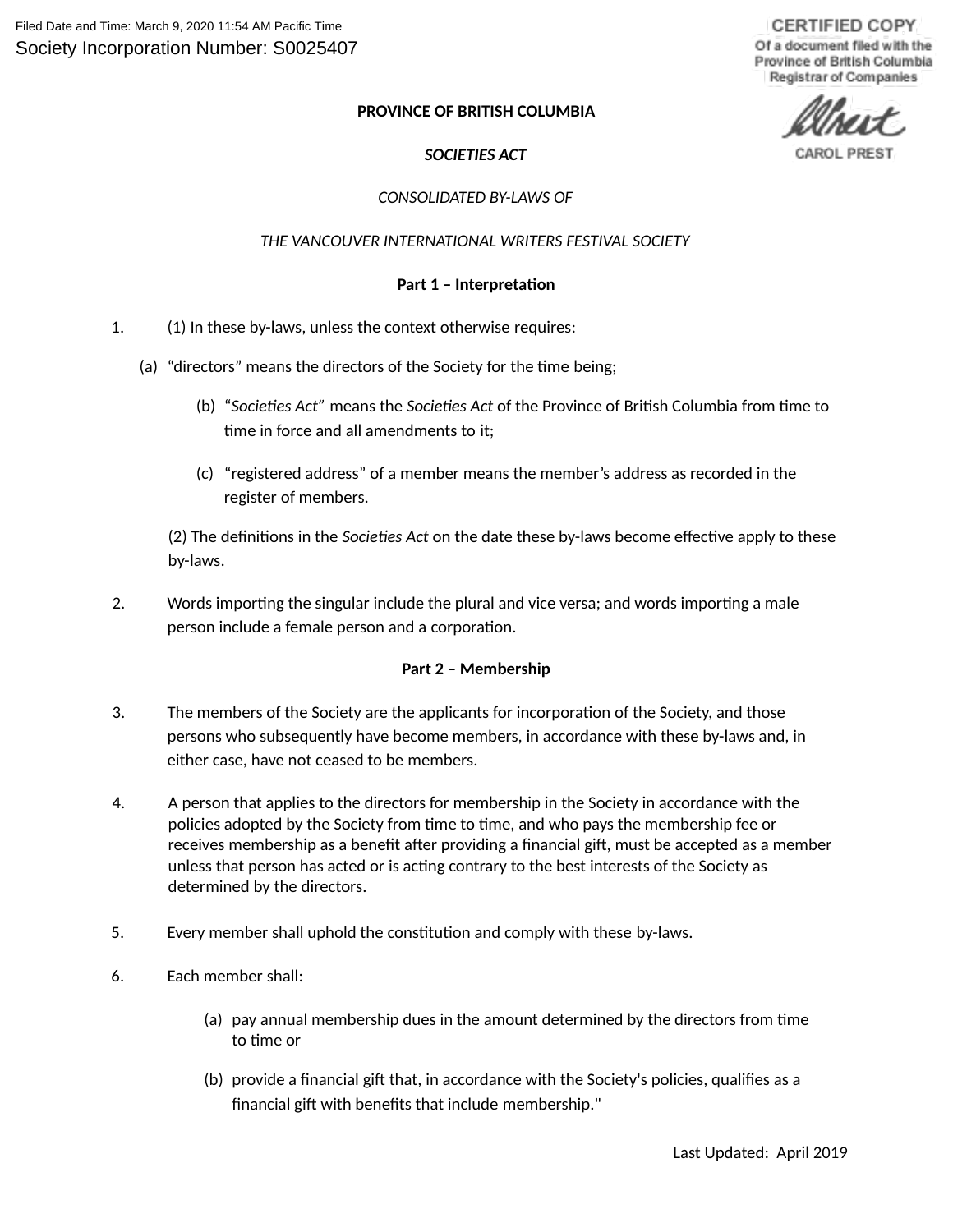- 7. A person shall cease to be a member of the Society:
	- (a) by delivering the member's resignation in writing to the secretary of the Society or by mailing or delivering it to the address of the Society; or
	- (b) on the member's death or in the case of a corporation on dissolution; or
	- (c) on being expelled; or
	- (d) on failing to renew the member's membership, in accordance with the Society's policies, when that membership expires.
- 8. (1) A member may be expelled by a special resolution of the members passed at a general meeting.

(2) The notice of special resolution for expulsion shall be accompanied by a brief statement of the reason or reasons for the proposed expulsion.

(3) The person who is the subject of the proposed resolution for expulsion shall be given an opportunity to be heard at the general meeting before the special resolution is put to a vote.

9. All members are in good standing except a member who has failed to pay the required current annual membership fee or any other subscription or debt due and owing by the member to the Society and the member is not in good standing so long as the debt remains unpaid.

## **Part 3 – Meetings and Members**

- 10. General meetings of the Society shall be held at such time and place, in accordance with the *Societies Act*, as the directors decide.
- 11. Every general meeting, other than an annual general meeting, is an extraordinary general meeting.
- 12. The directors may, whenever they think fit, convene an extraordinary general meeting.
- 13. (1) Notice of a general meeting shall specify the place, the day and the hour of meeting, and, in case of special business, the general nature of that business.

(2) The accidental omission to give notice of a meeting to, or the non-receipt of a notice by, any of the members entitled to receive notice does not invalidate proceedings at the meeting.

14. The first annual general meeting of the Society shall be held not more than 15 months after the date of incorporation and thereafter an annual general meeting shall be held at least once in every calendar year and not more than 15 months after the holding of the last preceding annual general meeting.

## **Part 4. – Proceedings at General Meetings**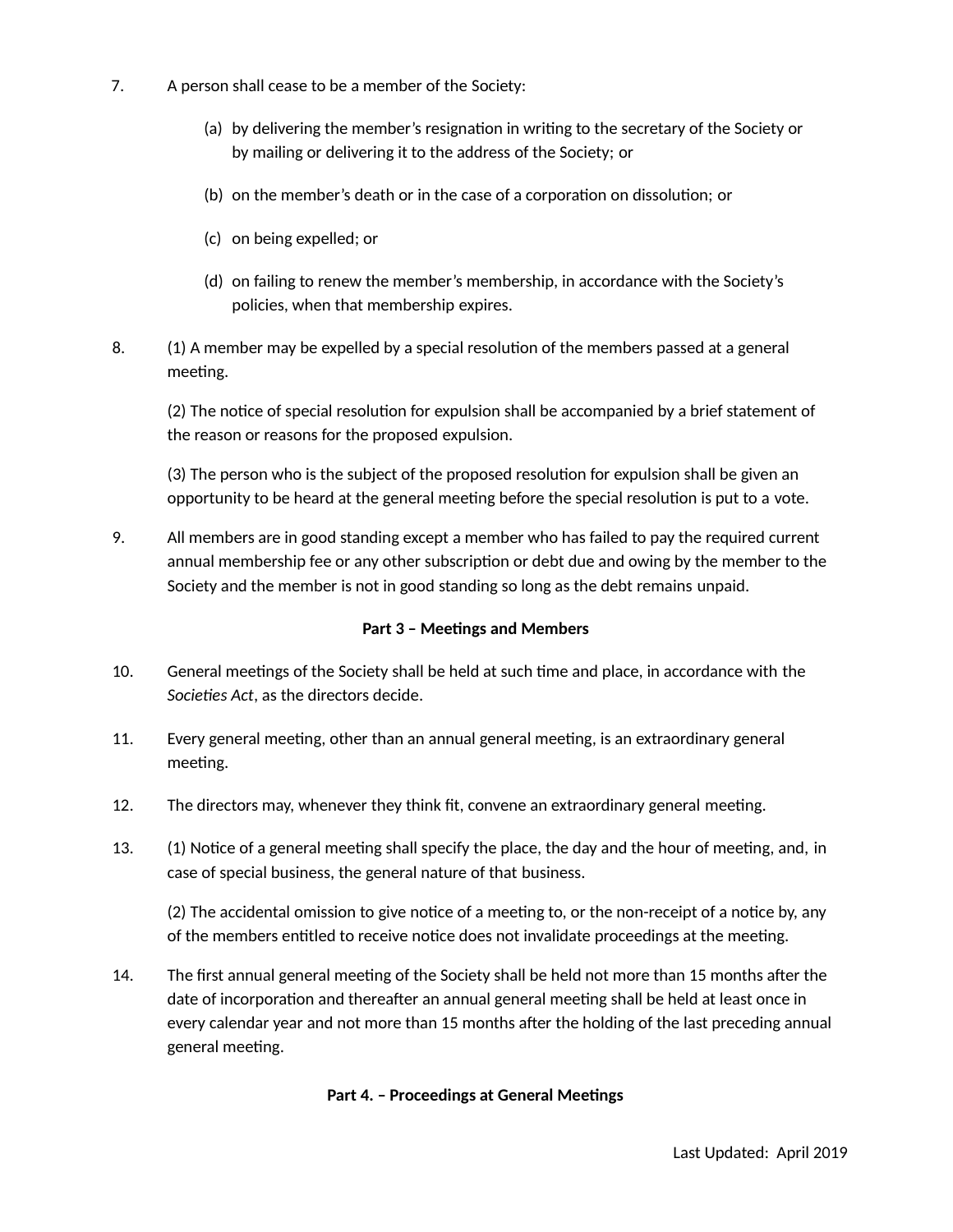#### 15. Special Business is:

- (a) all business at an extraordinary general meeting except the adoption of rules of order,
- (b) all business that is transacted at an annual general meeting, except:
	- (i) the adoption of rules of order;
	- (ii) the consideration of the financial statements;
	- (iii) the report of the directors;
	- (iv) the report of the auditor, if any;
	- (v) the election of directors;
	- (vi) the appointment of the auditor, if required; and
	- (vii) such other business as, under these by-laws, ought to be transacted at an annual general meeting, or business which is brought under consideration by the report of the directors issued with the notice convening the meeting.
- 16. (1) No business, other than the election of a chair and the adjournment or termination of the meeting, shall be conducted at a general meeting at a time when a quorum is not present.

(2) If at any time during a general meeting there ceases to be a quorum present, business than in progress shall be suspended until there is a quorum present or until the meeting is adjourned or terminated.

(3) A quorum is 3 members present or such greater number as the members may determine at a general meeting.

- 17. If within 30 minutes from the time appointed for a general meeting a quorum is not present, the meeting, if convened on the requisition of members, shall be terminated; but in any other case, it shall stand adjourned to the same day in the next week, at the same time and place, and if, at the adjourned meeting, a quorum is not present within 30 minutes from the time appointed for the meeting, the members present constitute a quorum.
- 18. Subject to By-law 19, the chair of the Society, the vice-chair, or in the absence of both, one of the other directors present shall preside as chair of a general meeting.
- 19. If at a general meeting:
	- (a) there is no chair, vice-chair or other director present within 15 minutes after the time appointed for holding the meeting; or
	- (b) the chair and all the other directors present are unwilling to act as chair, the members present shall choose one of their number to be chair.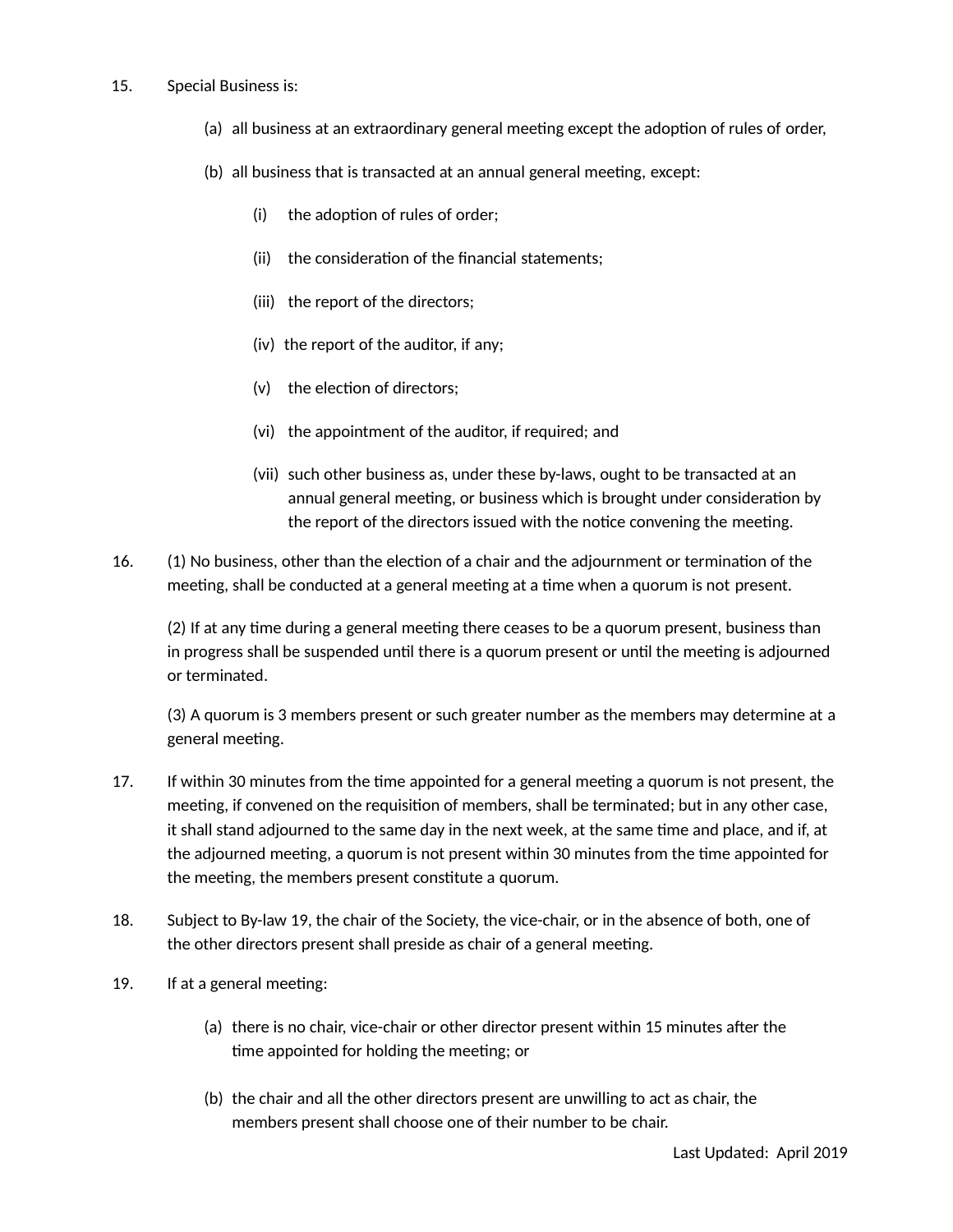20. (1) A general meeting may be adjourned from time to time and from place to place, but no business shall be transacted at an adjourned meeting other than the business left unfinished at the meeting for which the adjournment took place.

(2) Where a meeting is adjourned for 10 days or more, notice of the adjourned meeting shall be given as in the case of the original meeting.

(3) Except as provided in this by-law, it is not necessary to give notice of an adjournment or of the business to be transacted at an adjourned general meeting.

21. (1) No resolution proposed at a meeting need be seconded and the chair of a meeting may move or propose a resolution.

(2) In case of an equality of votes the chair shall not have a casting or second vote in addition to the vote to which he may be entitled as a member and the proposed resolution shall not pass.

- 22. (1) A member in good standing present at a meeting of members is entitled to one vote.
	- (2) Voting is by show of hands.
	- (3) Voting by proxy is not permitted.
- 23. A corporate member may vote by its authorized representative, who is entitled to speak and vote, and in all other respects exercise the rights of a member and that representative shall be reckoned as a member for all purposes with respect to a meeting of the Society.

## **Part 5. – Directors and Officers**

- 24. (1) The directors may exercise all such powers and do all such acts and things as the Society may exercise and do, and which are not by these by-laws or by statute or otherwise lawfully directed or required to be exercised or done by the Society in general meeting, but subject, nevertheless, to the provisions of:
	- (a) all laws affecting the Society;
	- (b) these by-laws; and
	- (c) rules, not being inconsistent with these by-laws, which are made for time to time by the Society in general meeting.

(2) No rule, made by the Society in general meeting, invalidates a prior act of the directors that would have been valid if that rule had not been made.

25. The number of directors shall be at least three and not more than fifteen directors, with the number determined by the directors of the Society.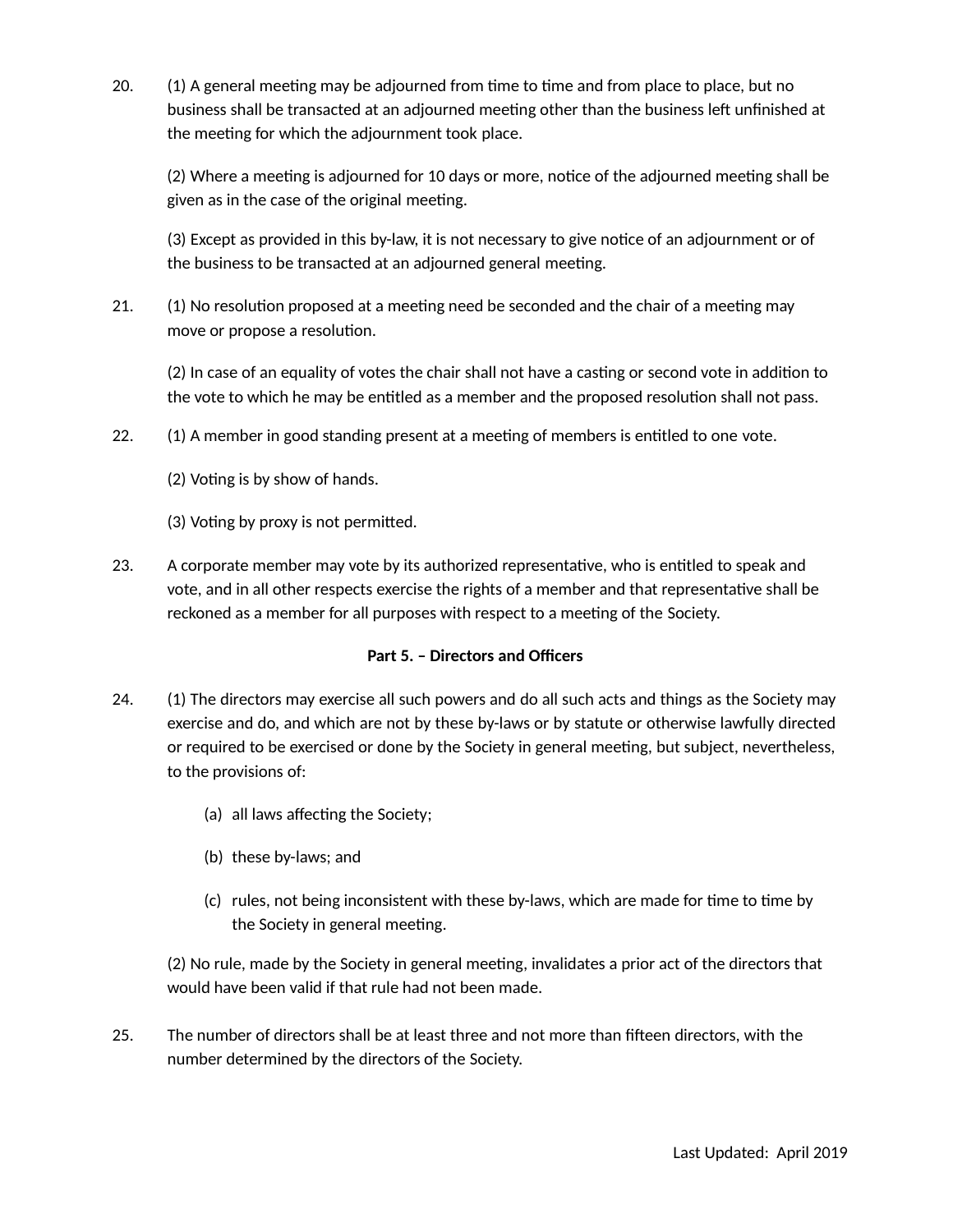26. (1) Directors shall be elected by the members at a general meeting from among the names submitted to the general meeting by the Nominating Committee pursuant to these by-laws. Directors shall take office commencing at the close of such meetings.

(2) At the first annual general meeting after this by-law comes into effect, the slate of up to 15 directors shall be presented to the annual general meeting proposing that one third hold office for one year, one third hold office for two years, and one third hold office for three years. At each subsequent annual general meeting, a director shall be elected for a term of three years unless the directors determine that some or all vacant elected directors' positions shall have a term of less than three years, the length of such term to be determined by the directors in their discretion. To calculate the duration of a director's term of office, the term shall be deemed to commence at the close of the annual general meeting at which such director was elected.

(2.1) Subsequent to the first annual general meeting at which this by-law comes into effect, no director shall hold office for longer than nine consecutive years, except that:

- (a) an incumbent chair, vice-chair, treasurer, or secretary who has not yet served the full two year term of that office may serve longer than nine consecutive years for the purpose of completing that term; and
- (b) a director whose term as Chair expires at or beyond the nine-year limit may continue as a director in the role of Past Chair for one year.

(3) Where there are more candidates than vacant positions for directors, the election shall be held by secret ballot with the name of each duly nominated candidate appearing individually on the ballot. Candidates shall be deemed to be elected in order of those candidates receiving the most votes. If two or more candidates receive an equal number of votes and there are more candidates than there are vacant positions, the candidate or candidates elected shall be determined by lot.

(4) No member shall vote for more directors than the number of vacant positions for directors. Any ballot on which more names are voted for than there are vacant positions shall be deemed to be void.

(5) Every director shall retire from office at the close of the annual general meeting in the year in which the director's term expires.

27. (1) The directors may at any time and from time to time appoint a member as a director to fill a vacancy in the directors.

(2) A director so appointed holds office only until the conclusion of the next following general meeting of the Society.

28. The members may by special resolution remove a director before the expiration of the director's term of office, and may elect a successor to complete the term of office.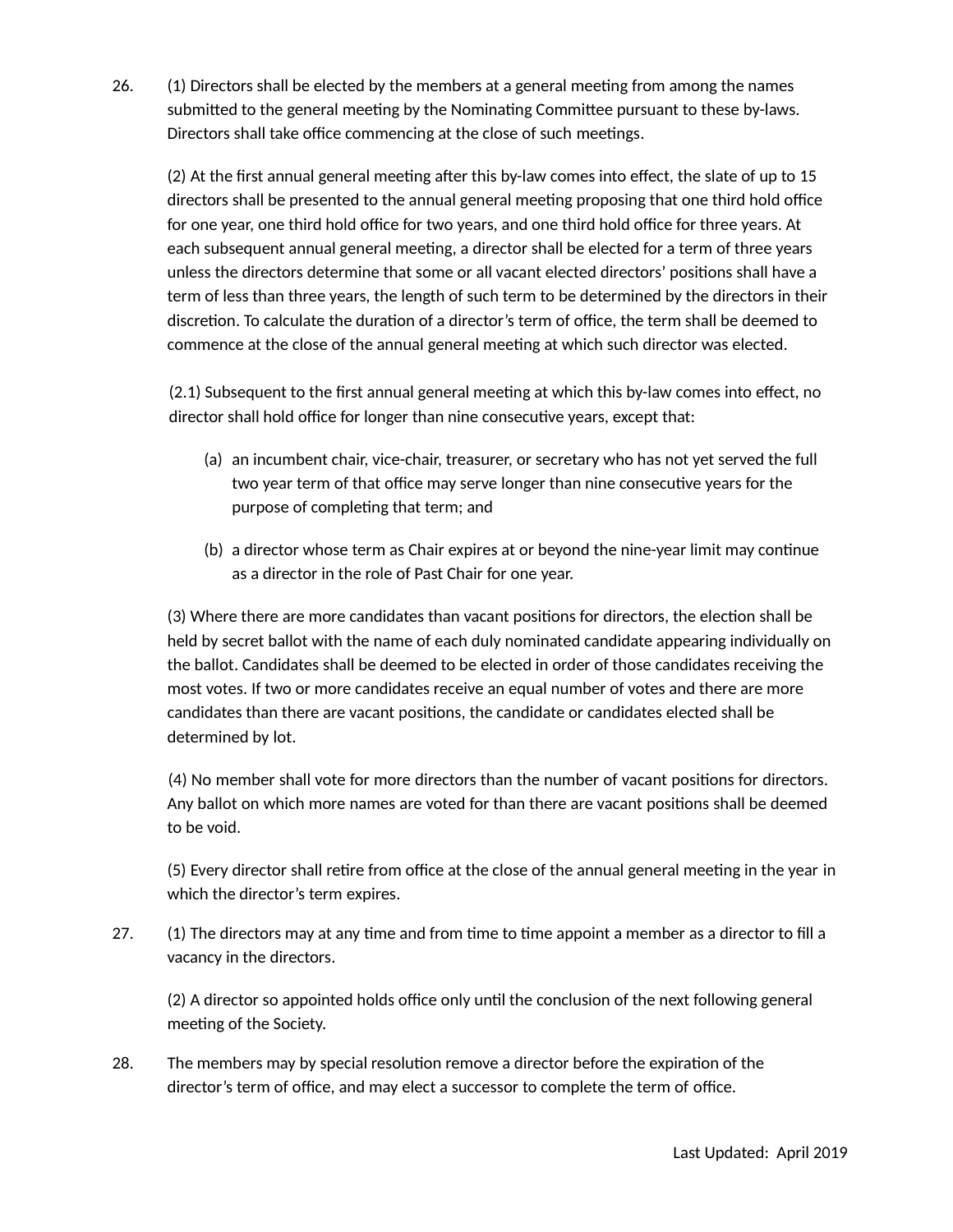29. No director shall be remunerated for being or acting as a director but a director shall be reimbursed for all expenses necessarily and reasonably incurred by the director while engaged in the affairs of the Society.

# **Part 6. – Proceedings of Directors**

30. (1) The directors may meet together at such places as they think fit for the dispatch of business, adjourn and otherwise regulate their meetings and proceedings, as they see fit.

(2) The directors may from time to time fix the quorum necessary for the transaction of business and unless so fixed the quorum shall be majority of the directors then in office.

(3) The chair shall be chair of all meetings of the directors; but if at any meeting the chair is not present within 30 minutes after the time appointed for holding the meeting, the vice-chair shall act as chair, but if neither is present the directors present may chose one of their number to be chair at that meeting.

(4) A director may at any time, and the secretary, on the request of a director, shall, convene a meeting of the directors.

31. (1) The directors may delegate any, but not all, of their powers to committees consisting of such director or directors as they think fit.

(2) A committee so formed in the exercise of the powers so delegated shall conform to any rules that may from time to time be imposed on it by the directors, and shall report every act or thing done in exercise of those powers to the earliest meeting of the directors to be held next after it has been done.

- 32. A committee shall elect a chair of its meeting; but if no chair is elected, or if at any meeting the chair is not present within 30 minutes after the time appointed for holding the meeting, the directors present who are members of the committee shall choose one of their number to be chair of the meeting.
- 33. The members of a committee may meet and adjourn as they think proper.
- 34. For a first meeting of directors held immediately following the appointment or election of a director or directors at an annual or other general meeting of members, or for a meeting of the directors at which a director is appointed to fill a vacancy in the directors, it is not necessary to give notice of the meeting to the newly-elected or appointed director or directors for the meeting to be duly constituted, if a quorum of the directors is present.
- 35. A director who may be absent temporarily from British Columbia may send or deliver to the address of the Society a waiver of notice, which may be by letter, telegram, fax, or cable, of why meeting of the directors and may, at any time, withdraw the waiver, and until the waiver is withdrawn:
	- (a) no notice of meetings of directors shall be sent to that director; and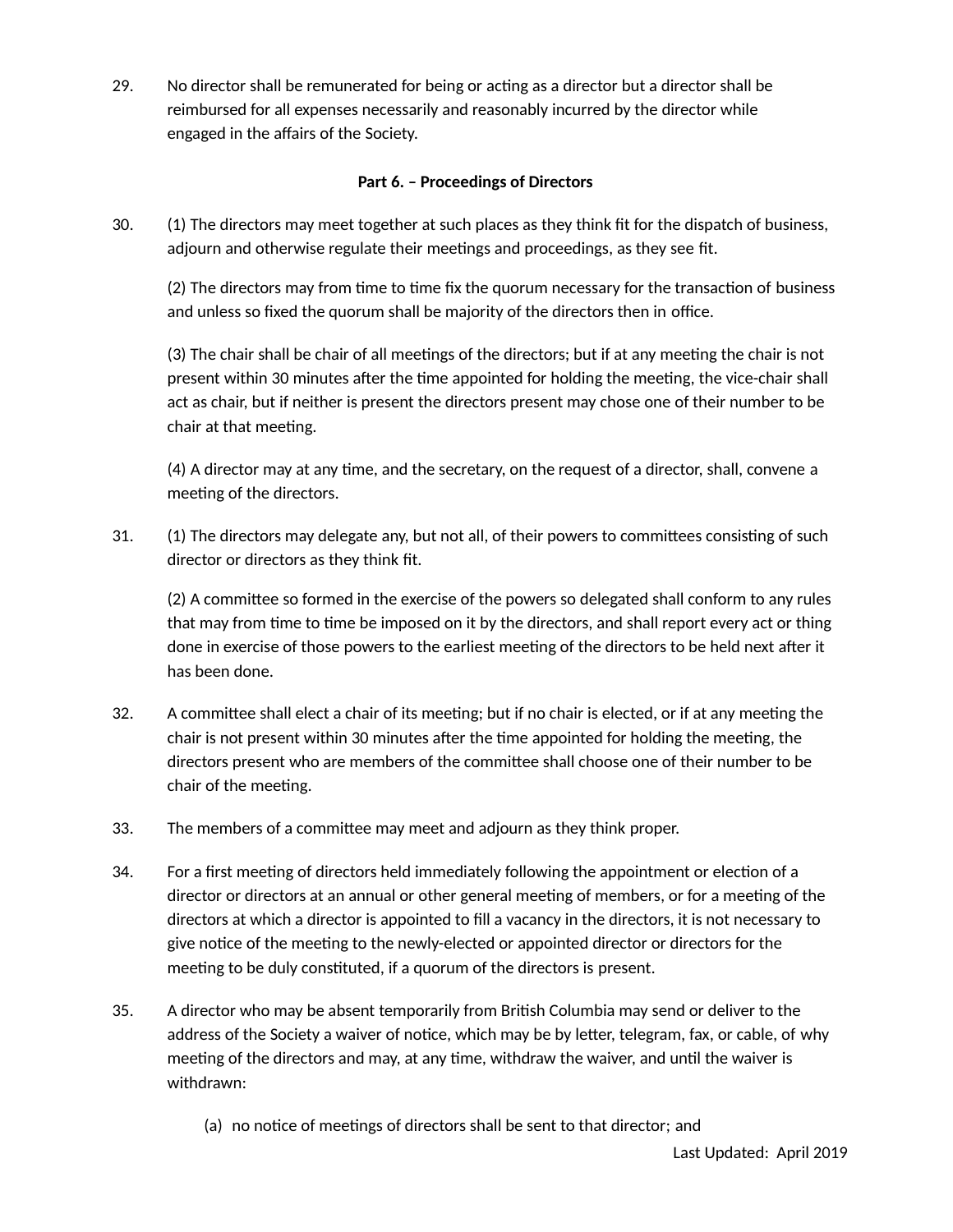- (b) any and all meetings of the directors of the Society, notice of which has not been given to that director shall, if a quorum of the directors is present, be valid and effective.
- 36. (1) Questions arising at any meeting of the directors and committee of directors shall be decided by a majority of votes.
	- (2) In case of an equality of votes the chair does not have a second or casting vote.
- 37. No resolution proposed at a meeting of directors or committee of directors need be seconded and the chair of a meeting may move or propose a resolution.
- 38. A resolution in writing, approved of by a majority of the directors in writing, including but not necessarily limited to approval communicated by email, is as valid and effective as if regularly passed at a meeting of directors when:
	- (a) the written resolution; and
	- (b) all written correspondence evidencing the approval of the written resolution by a majority of the directors;

is placed with the minutes of the directors (including but not limited to electronic document placement or storage).

39. (1) The directors shall appoint a Nominating Committee which shall consist of not less than three persons and shall be chaired by a director. The Nominating Committee shall nominate from among the members in good standing persons for election as directors and shall ensure that the number of persons nominated is at least equal to the number of vacancies for which an election is to be held.

(2) The Nominating Committee shall provide the names of the persons nominated for election as directors to the Secretary of the Society at least 21 days prior to each general meeting at which elections will be held.

(3) The officers of the Society shall, subject to By-law 44, consist of a chair, vice-chair, secretary and treasurer. Subject to By-law 44, the directors shall elect from amongst their number the chair, the vice-chair, the secretary and the treasurer. An officer elected by the directors shall hold office until the close of the next annual general meeting of the Society unless earlier removed as an officer by a resolution passed at a meeting of the directors by a majority of not less than 75% of the directors present.

(3.1)

(a) A director elected chair, vice-chair, treasurer, or secretary will serve for a term of two years.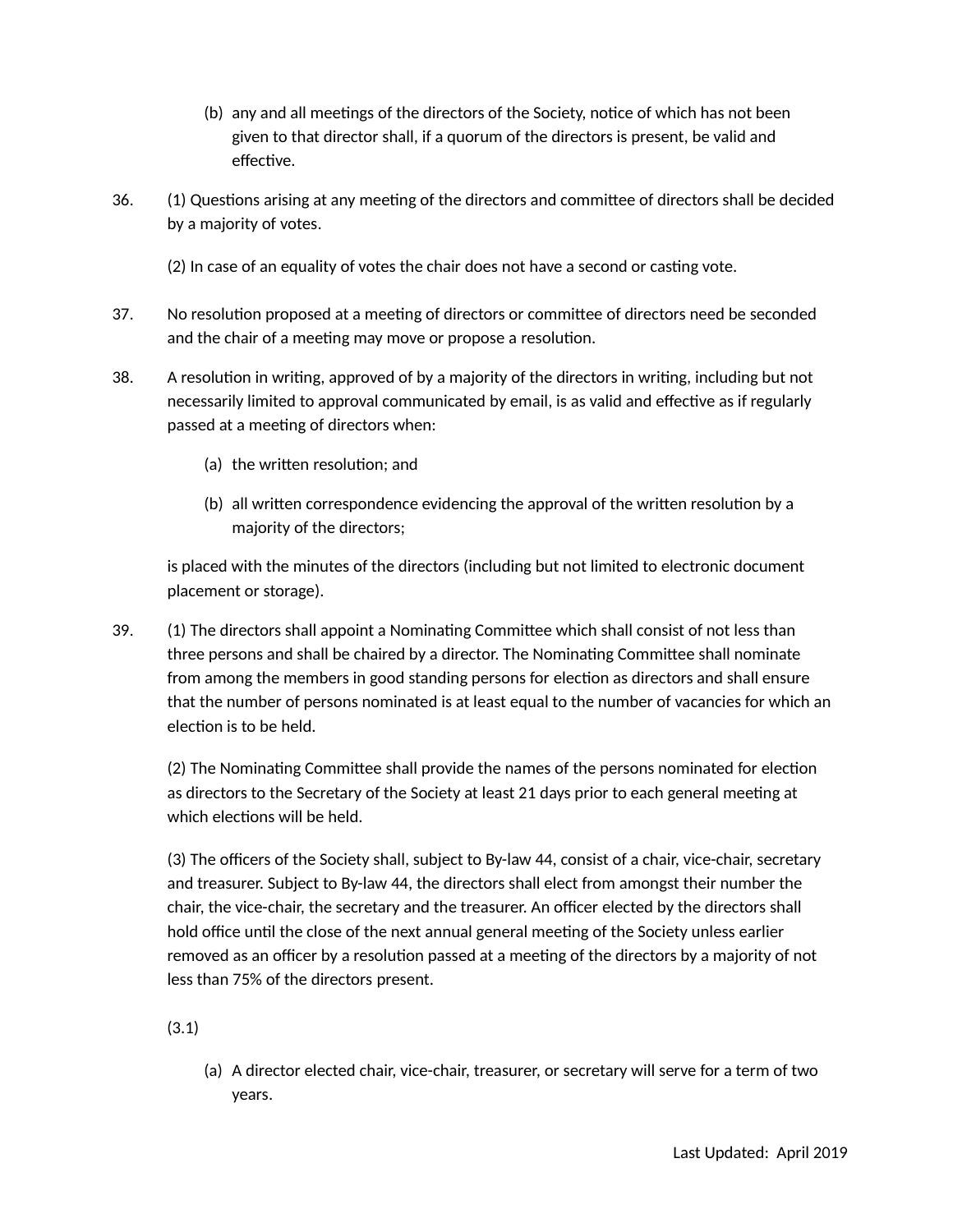(b) No chair, vice-chair, treasurer, or secretary shall hold that office for longer than four consecutive years.

(4) Meetings of the board may be held, or any director may participate in the meeting of the board, by conference call or similar communication equipment or device, so long as all directors participating in the meeting can hear and respond to one another. All such directors so participating in any such meeting shall be deemed to be present in person at a meeting.

## **Part 7. – Duties of Officers**

40. (1) The chair shall preside at all meetings of the Society and of the directors.

(2) The chair is the chief executive officer of the Society and shall supervise the other officers in the execution of their duties.

- 41. The vice-chair shall carry out the duties of the chair during the chair's absence.
- 42. The secretary shall:
	- (a) conduct the correspondence of the Society;
	- (b) issue notices of meetings of the Society and directors;
	- (c) keep minutes of all meetings of the Society and directors;
	- (d) have custody of all records and documents of the Society except those required to be kept by the treasurer;
	- (e) have custody of the common seal of the Society;
	- (f) maintain the register of members; and
	- (g) the secretary may delegate some or all of the duties more particularly described above in (a) through (f), inclusive, to such other directors and/or Society staff members as may be reasonably necessary, appropriate or convenient from time to time.
- 43. The treasurer shall:
	- (a) keep such financial records, including books of account, as are necessary to comply with the *Societies Act*; and
	- (b) render financial statements to the directors, members and others when required.
- 44. (1) The offices of secretary-treasurer holds office the total number of directors shall not be less than 5 or such greater number as may have been determined pursuant to By-law 25(2).
- 45. In the absence of the secretary for a meeting, the directors shall appoint another person to act as secretary at the meeting.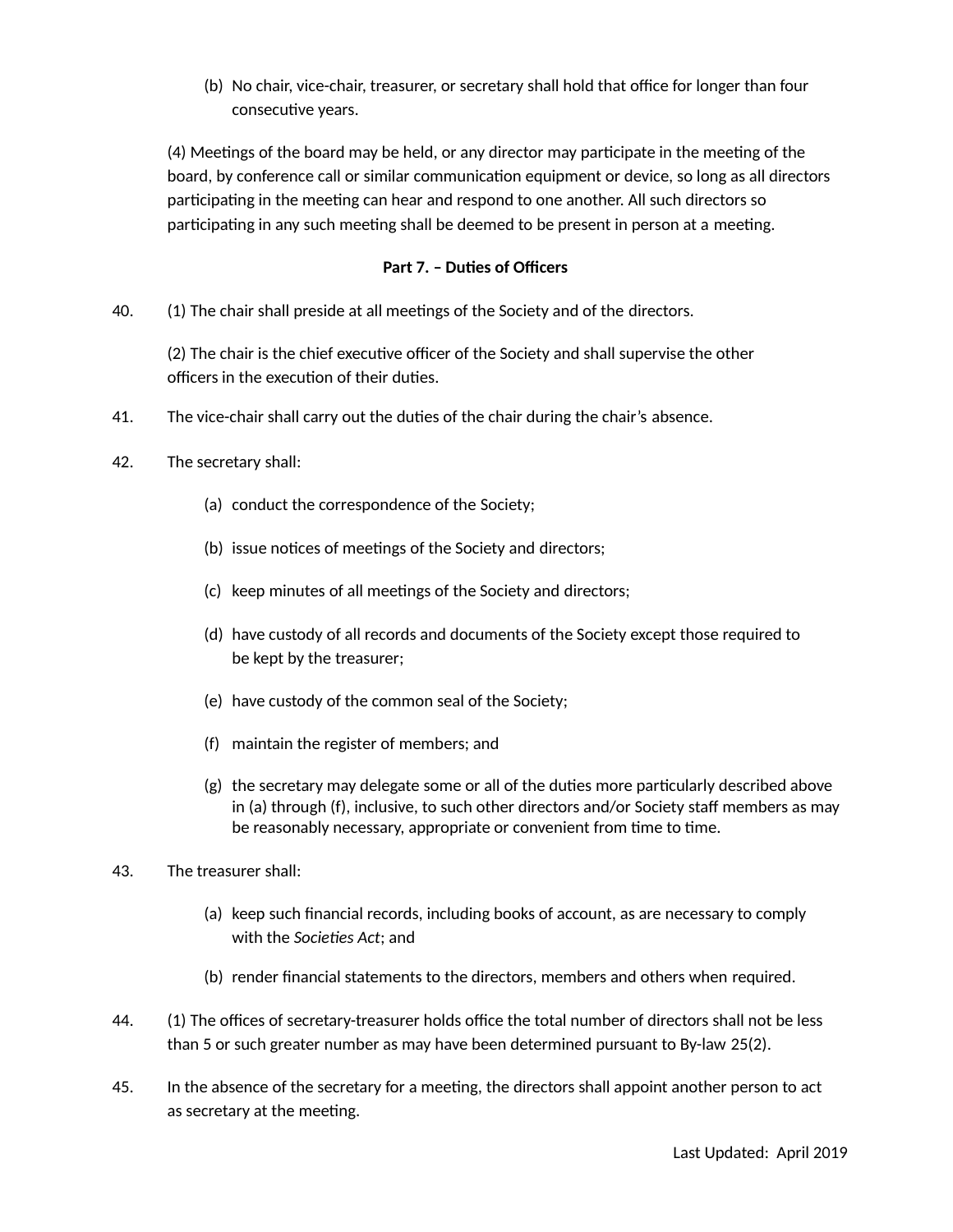### **Part 8. – Seal**

- 46. The directors may provide a common seal for the Society and they shall have power from time to time to destroy it and substitute a new seal in place of the seal destroyed.
- 47. The common seal shall be affixed only when authorized by a resolution of the directors and then only in the presence of the persons prescribe4d in the resolution or if no persons are prescribed, in the presence of the chair and secretary or chair and secretary-treasurer.

## **Part 9. – Borrowing**

- 48. In order to carry out the purposes of the Society the directors may, on behalf of and in the name of the Society, raise or secure the payment or repayment of money in such a manner as they decide and in particular but without limiting the generality of the foregoing, by the issue of debentures.
- 49. No debenture shall be issued without the sanction of a special resolution.
- 50. The members may by special resolution restrict the borrowing powers of the directors but a restriction so imposed expires at the next annual general meeting.

## **Part 10. – Auditor**

- 51. This Part applies only where the Society is required or has resolved to have an auditor.
- 52. The first auditor shall be appointed by the directors who shall also fill all vacancies occurring in the office of auditor.
- 53. At each annual general meeting the Society shall appoint an auditor to hold office until the auditor is reelected or a successor is elected at the next annual general meeting.
- 54. An auditor may be removed by ordinary resolution.
- 55. An auditor shall be informed forthwith in writing of appointment or removal.
- 56. No director and no employee of the Society shall be auditor.
- 57. The auditor may attend general meetings.

#### **Part 11. – Notices to Members**

58. A notice may be provided to a member personally, by mail to the member at the member's address as it appears in the Society's membership records, or by electronic mail at the electronic mail address as it appears in the Society's membership records.